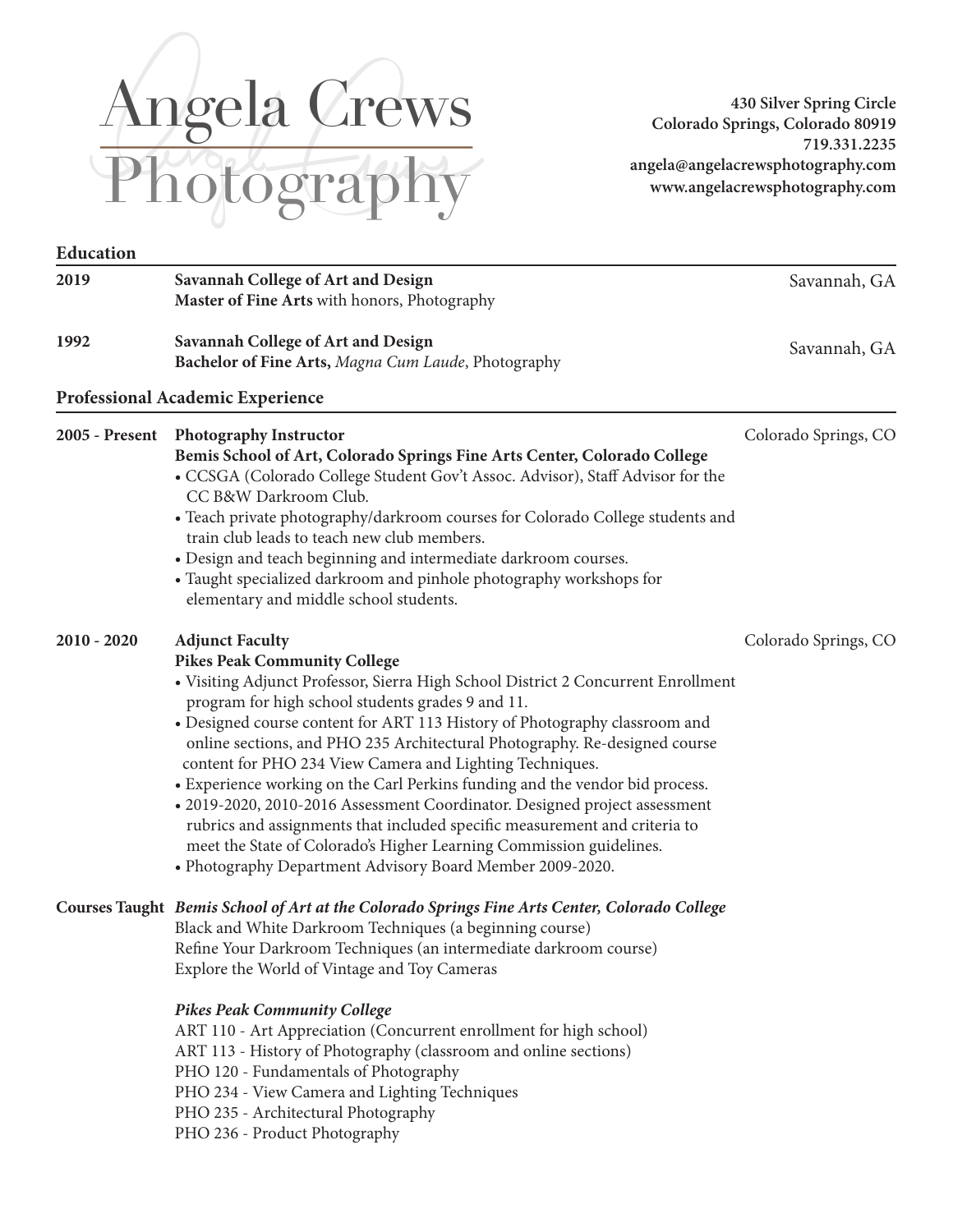

|           | 2017-Present Writer, Contributor, Researcher, Designer and Publisher's Representative<br>Rhyolite Press, LLC/Art Papers Press, LLC                                                                                                                                                                                                                                                                                                                                                                                                                                            | Colorado Springs, CO |
|-----------|-------------------------------------------------------------------------------------------------------------------------------------------------------------------------------------------------------------------------------------------------------------------------------------------------------------------------------------------------------------------------------------------------------------------------------------------------------------------------------------------------------------------------------------------------------------------------------|----------------------|
|           | • Contributing writer, designer - Louis C. McClure, At the Foot of Pikes Peak, by Rich<br>Carnahan                                                                                                                                                                                                                                                                                                                                                                                                                                                                            |                      |
|           | • Co-author, designer, and researcher - Colorado Springs, A Changing Landscape                                                                                                                                                                                                                                                                                                                                                                                                                                                                                                |                      |
| 2014-2015 | Designer<br>Dry Development and Investment, Corp.<br>• Provided photo retouching services to Agilent Technologies/Keysight Technologies<br>for the rebranding campaign launched on November 1, 2014.<br>• Communicated with the international Keysight design team to complete<br>retouching projects to include instrument rebranding and webpage image designs.                                                                                                                                                                                                             | Forestville, CA      |
| 2002-2010 | <b>Studio Manager</b><br>Don Jones Photography, LLC<br>• Managed the daily operations of a commercial photography studio that included<br>client contracts, estimating projects and scheduling jobs.<br>• Experience managing annual budgets for equipment purchases.<br>• Provided all post-production retouching on images for client projects.<br>• Assisted on location and in-studio to include setting up all equipment and lighting<br>as needed per the assignment.<br>• Art direction and styling credits - MD News Magazine and Colorado Springs Style<br>Magazine. | Colorado Springs, CO |
| 2000-2002 | <b>Quality Control/Digital Imaging Supervisor</b><br>HPC Publications/a PRIMEDIA Company<br>• Managed a budget of approximately \$400,000.00 for payroll and equipment.<br>• Ensured quality of all publications through supervising the copy editors for<br>content accuracy, and the digital imaging specialists for image management.<br>• Restructured the scanning and digital imaging workflow and archiving medium at<br>a cost savings to the company.<br>• Performed all quarterly and yearly employee reviews.                                                      | Norcross, GA         |
| 1998-2000 | <b>Production Manager</b><br>Digitango/Laser Tech Color, Inc.<br>• Managed a studio budget of approximately \$300,000.00 per year for payroll,<br>equipment and technology updates.<br>• Managed daily operations of a retouching studio that included scheduling projects,<br>preparing all job estimates and invoices, and liaison for creative direction<br>between clients and artists.<br>• Prepared monthly billing from \$10,000.00 to \$100,000.00.<br>• Prepared daily status reports and led daily production meetings.                                             | Atlanta, GA          |
| 1996-1998 | <b>Manager/Custom Printer</b><br><b>Russell Image Processing</b><br>• Accomplished custom printer for Atlanta's professional photography community.<br>Exclusive printer for some of Atlanta's premier commercial photographers.<br>• Daily responsibilities included client business relationships, internal budgets, and<br>day-to-day operations.                                                                                                                                                                                                                          | Atlanta, GA          |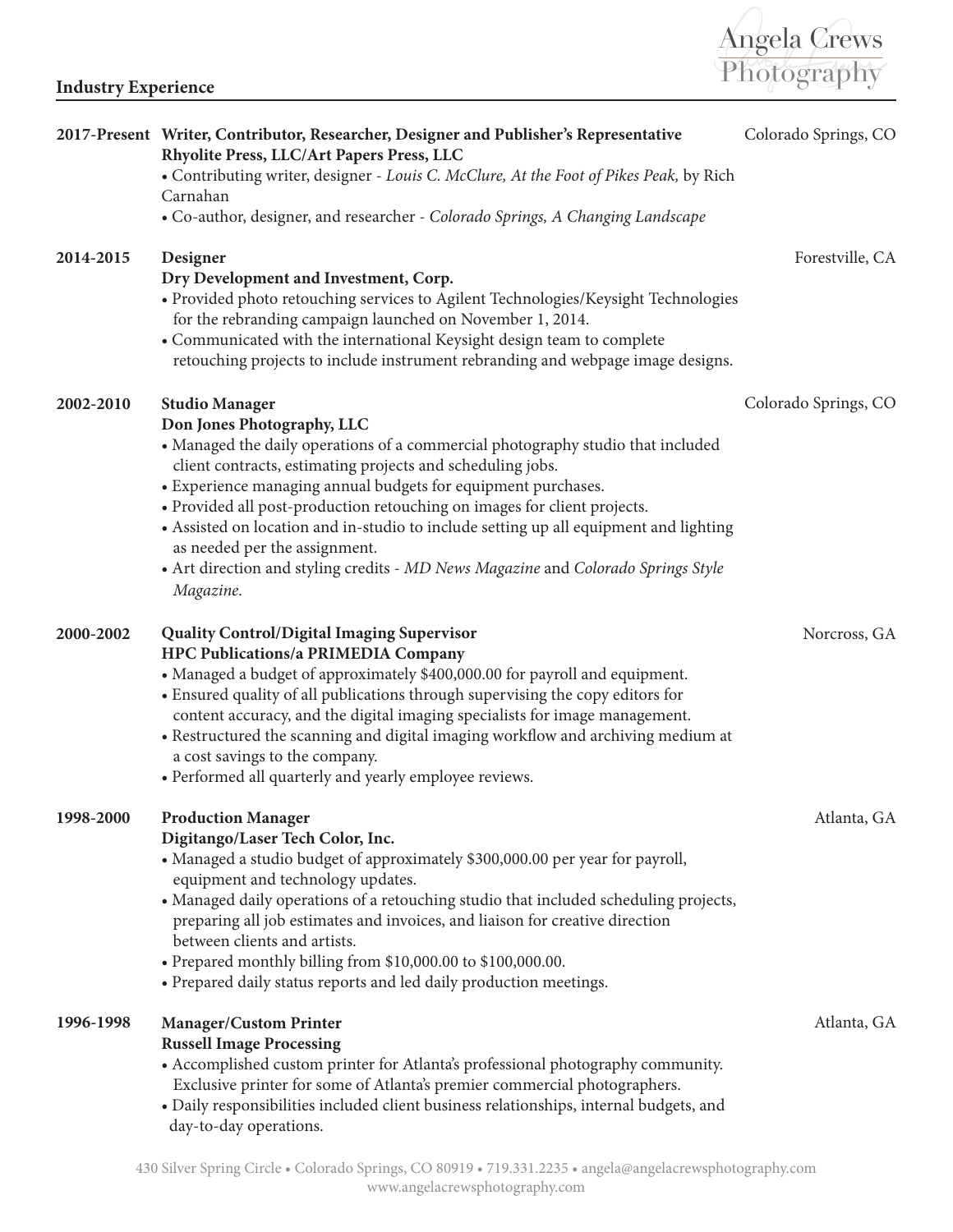## Angela Crews Photography **Exhibitions**

- 2021 *COS19Century Project,* The Carter Payne, July September 2021, Colorado Springs, CO *3rd Annual Gratitude Exhibit,* Kreuser Gallery, February 2021, Colorado Springs, CO (juried by Abigail Kreuser, Stephanie VonFange, Jasmine Dillavou, Wendy Mike and Natalie Johnson) *All Things Squared,* Juried Group Exhibition, January 2021, Lincoln Rose Gallery, Colorado Springs, CO *Small Works,* Ongoing Online Exhibition*,* Kreuser Gallery, Colorado Springs, CO (curated by Abigail Kreuser) *All Things Squared,* Juried Group Exhibition, December 2020, Lincoln Rose Gallery, Colorado Springs, CO *Small Works,* Ongoing Online Exhibition*,* Kreuser Gallery, Colorado Springs, CO (curated by Abigail Kreuser) *2nd Annual Invitational, Gratitude,* Kreuser Gallery, Colorado Springs, CO (curated by Abigail Kreuser) *Pikes Peak Community College Annual Faculty Exhibit,* Downtown Studio Art Gallery, Colorado Springs, CO *Bemis School of Art Juried Exhibition,* Colorado Springs Fine Arts Center, Colorado Springs, CO *Annual Bemis School of Art Faculty Exhibit,* 21C Gallery, Colorado Springs, CO *Gratitude Invitational Exhibition,* Kreuser Gallery, Colorado Springs, CO (curated by Abigail Kreuser) **Solo Exhibition***, Civilized Frontier, MFA Thesis,* Kreuser Gallery, Colorado Springs, CO *Pikes Peak Community College Annual Faculty Exhibit,* Downtown Studio Art Gallery, Colorado Springs, CO *Annual Bemis School of Art Faculty Exhibit,* 21C Gallery, Colorado Springs, CO *Artist in Action, Socially Driven Art of Colorado's Front Range,* Manitou Art Center, Manitou Springs, CO (Jurors: Margaret Kasahara and Joy Armstrong) *3rd Annual Photography Invitational "Energy,"* Kreuser Gallery, Colorado Springs, CO (curated by Abigail Kreuser) *Pikes Peak Community College Annual Faculty Exhibit,* Downtown Studio Art Gallery, Colorado Springs, CO *2nd Annual Photography Invitational "Dreamscapes,"* Kreuser Gallery, Colorado Springs, CO (curated by Abigail Kreuser) *3rd Annual Bemis School of Art Faculty Exhibit,* 21C Gallery, Colorado Springs, CO *Bemis Faculty Exhibition,* Colorado Springs Fine Arts Center, Colorado Springs, CO (Juror: The Bemis Gallery Committee) *Pikes Peak Community College Annual Faculty Exhibit,* Downtown Studio Art Gallery, Colorado Springs, CO *2nd Annual Bemis School of Art Faculty Exhibit,* 21C Gallery, Colorado Springs, CO *Pikes Peak Community College Annual Faculty Exhibit,* Downtown Studio Art Gallery, Colorado Springs, CO *1st Annual Bemis School of Art Faculty Exhibit,* 21C Gallery, Colorado Springs, CO **Two-Person Exhibition***, Bemis School of Art at The Citizen Art Gallery at Colorado Springs City Hall,* Hosted by the Colorado Springs City Council, Colorado Springs, CO *2014 Annual Photo Show,* The Southern Colorado Photography Society, Pueblo, CO **Solo Exhibition**, Phantom Canyon Brewery, Colorado Springs, CO (curated by Abigail Kreuser) **Solo Exhibition***,* Kreuser Gallery, Colorado Springs, CO (curated by Abigail Kreuser) *Bemis School of Art B&W Photo Exhibit,* Colorado Springs Fine Arts Center (Juror: Tara Sevanne Thomas, Director of Education at Bemis School of Art) 2018 2017 2016 2015 2014 2013 2007 2019 2020
- *Bemis School of Art Past, Present and Future,* Pikes Peak Community College Downtown Studio Art Gallery, Colorado Springs, CO, (Juror: The Bemis Art Show Committee) 2006
- Two-Person Exhibition*, Highway 17, BFA Thesis,* Savannah College of Art and Design, Savannah, GA 1992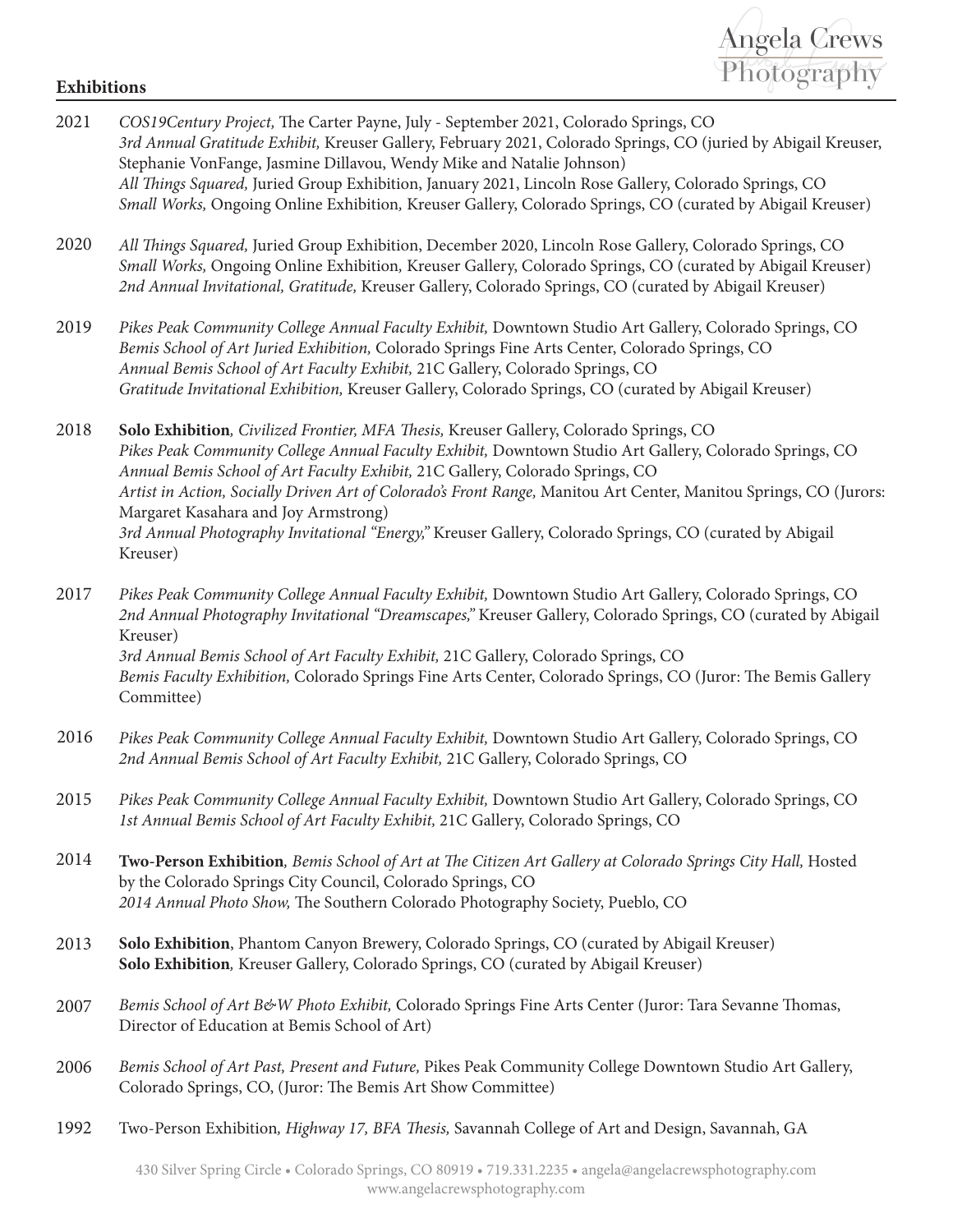

### **Additional Experience and Credentials**

|        |        | 2010 - Present Owner/Manager - Spotted Dog E, S, & W, LLC and Slow Dog Holdings, LLC<br>Excavation Company and Commercial Property Holdings Company<br>• Manage a yearly budget of \$300,000.00 to \$500,000.00<br>• Manage daily operations to include job bids, invoicing and payroll<br>• Manage all marketing and website content<br>• Responsible for all job site photography |  |
|--------|--------|-------------------------------------------------------------------------------------------------------------------------------------------------------------------------------------------------------------------------------------------------------------------------------------------------------------------------------------------------------------------------------------|--|
| 2019   |        | Capture One Pro, Training Workshop, Colorado Springs, CO - completed                                                                                                                                                                                                                                                                                                                |  |
| 2018   |        | Visual & Design Arts Postsecondary Credential, Colorado State Board for Community Colleges and<br>Occupational Educational for Credential Career and Technical Education<br>(valid for five year blocks - expires 8/2023)                                                                                                                                                           |  |
| 2016   |        | Wet Collodion Workshop, Studio Q with Quinn Jacobson, Aurora, CO - completed<br>Adjunct Advancement, The Center for Excellence in Teaching and Learning at Pikes Peak Community<br>College (Highest tier, Gold, achieved for advancement)                                                                                                                                           |  |
| 2014   |        | Art Sales Representative, Broadmoor Art Gallery, Broadmoor Hotel, Colorado Springs, CO                                                                                                                                                                                                                                                                                              |  |
| 2012   |        | Certified Senior Cellar Manager, International Wine Guild, Denver, CO                                                                                                                                                                                                                                                                                                               |  |
| Awards |        |                                                                                                                                                                                                                                                                                                                                                                                     |  |
| 2021   |        | 2021 Golden Quill Award for Colorado Springs, A Changing Landscape, Friends of the Pikes Peak Library<br>District                                                                                                                                                                                                                                                                   |  |
| 2019   | Design | Quarterly Thesis Proposal Award, Outstanding Thesis Proposal Spring 2019, Savannah College of Art and                                                                                                                                                                                                                                                                               |  |
| 2017   |        | Educator's Scholarship Award, Savannah College of Art and Design                                                                                                                                                                                                                                                                                                                    |  |
|        |        | <b>Lectures and Panel Discussions</b>                                                                                                                                                                                                                                                                                                                                               |  |
| 2021   |        | Colorado Springs, A Changing Landscape, Author Presentation, Old Colorado City Historical Society,<br>Colorado Springs, CO                                                                                                                                                                                                                                                          |  |
| 2020   |        | Colorado Springs, A Changing Landscape, Author Presentation, Pikes Peak Posse of the Westerners via<br>Zoom, Colorado Springs, CO                                                                                                                                                                                                                                                   |  |
|        |        | Colorado Springs, A Changing Landscape, Author Presentation, Manitou Heritage Center, Manitou<br>Springs, CO                                                                                                                                                                                                                                                                        |  |
| 2018   |        | Civilized Frontier, MFA Thesis, Artist's Talk, Kreuser Gallery, Colorado Springs, CO                                                                                                                                                                                                                                                                                                |  |
|        |        | Colorado Springs, A Changing Landscape, Author Presentation, Colorado College Retired<br>Professors Association, Colorado Springs, CO                                                                                                                                                                                                                                               |  |
|        |        | Artist in Action, Panel Discussion with Artists, Manitou Arts Center, Manitou Springs, CO                                                                                                                                                                                                                                                                                           |  |
| 2013   |        | Through the Lens: A Photographer's View of Downtown Colorado Springs, Pioneers Museum, Colorado<br>Grown Festival, Colorado Springs, CO                                                                                                                                                                                                                                             |  |
|        |        | Alfred Stieglitz and his Muse, history lecture at the Colorado Springs Fine Arts Center in conjunction<br>with the Year of Georgia O'Keeffe, Colorado Springs, CO                                                                                                                                                                                                                   |  |